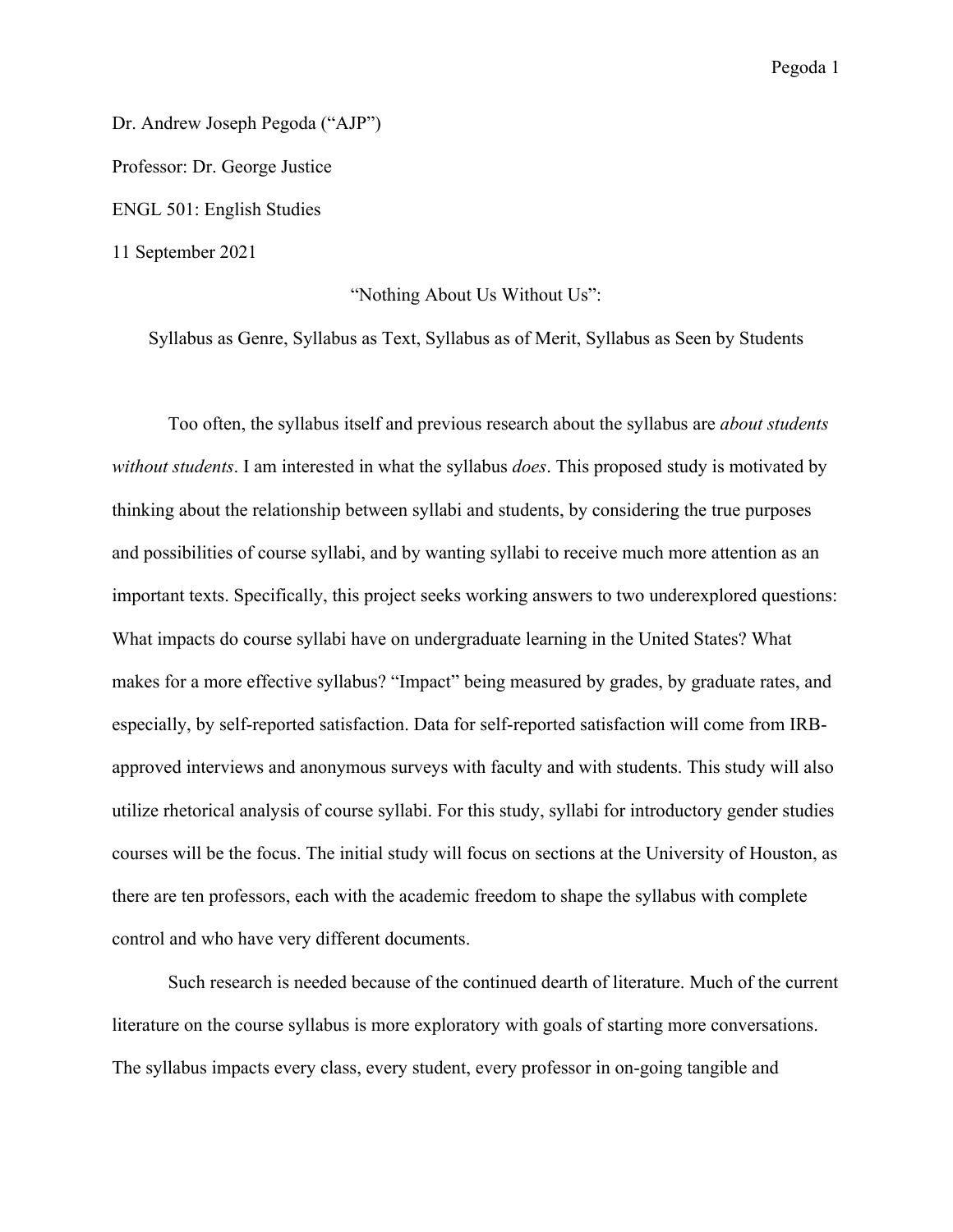intangible ways, yet scholarship on the syllabus mostly remains limited to intragroup conversations and debates about what the syllabus should and should not include, to the specific tone used, to brief laboratory experiments, or to the corresponding history and philosophy. Existing scholarship often recognizes that the syllabus is one of the first introductions a student has to a given class and can serve to intimidate or welcome people into a new class, for example, but this collective research does not include the voice of students. When student voices do approach inclusion, they are in the form of formulas, numbers, percentages, and ratios—abstract to the non-statistician—from controlled experiments. With the recent publication of *Syllabus: The Remarkable, Unremarkable Document That Changes Everything*, scholarship has only just begun looking specifically at what the syllabus does.

## Annotated Bibliography

Albers, Cheryl. "Using the Syllabus to Document the Scholarship of Teaching." *Teaching Sociology*, vol. 31, no. 1, 2003, pp. 60-72. Albers argues that course syllabi deserve attention: Professors should spend time writing them, and other people—students and other professors—should give them close readings. In particular, she wants scholars to see the course syllabus as a form of scholarship (and de facto teaching philosophies) that has thoughtful arguments about the relevant field, that teaches methods, that addresses the big pictures, and that needs regular updating. Albers recognizes that such course artifacts serve multiple audiences simultaneously and that the varying levels of academic freedom faculty have while composing the syllabus impacts possible uses of the syllabus. Albers's scholarship justifies my research because through my use of interviews and rhetorical analysis, we can examine how much thought relevant players actually invest in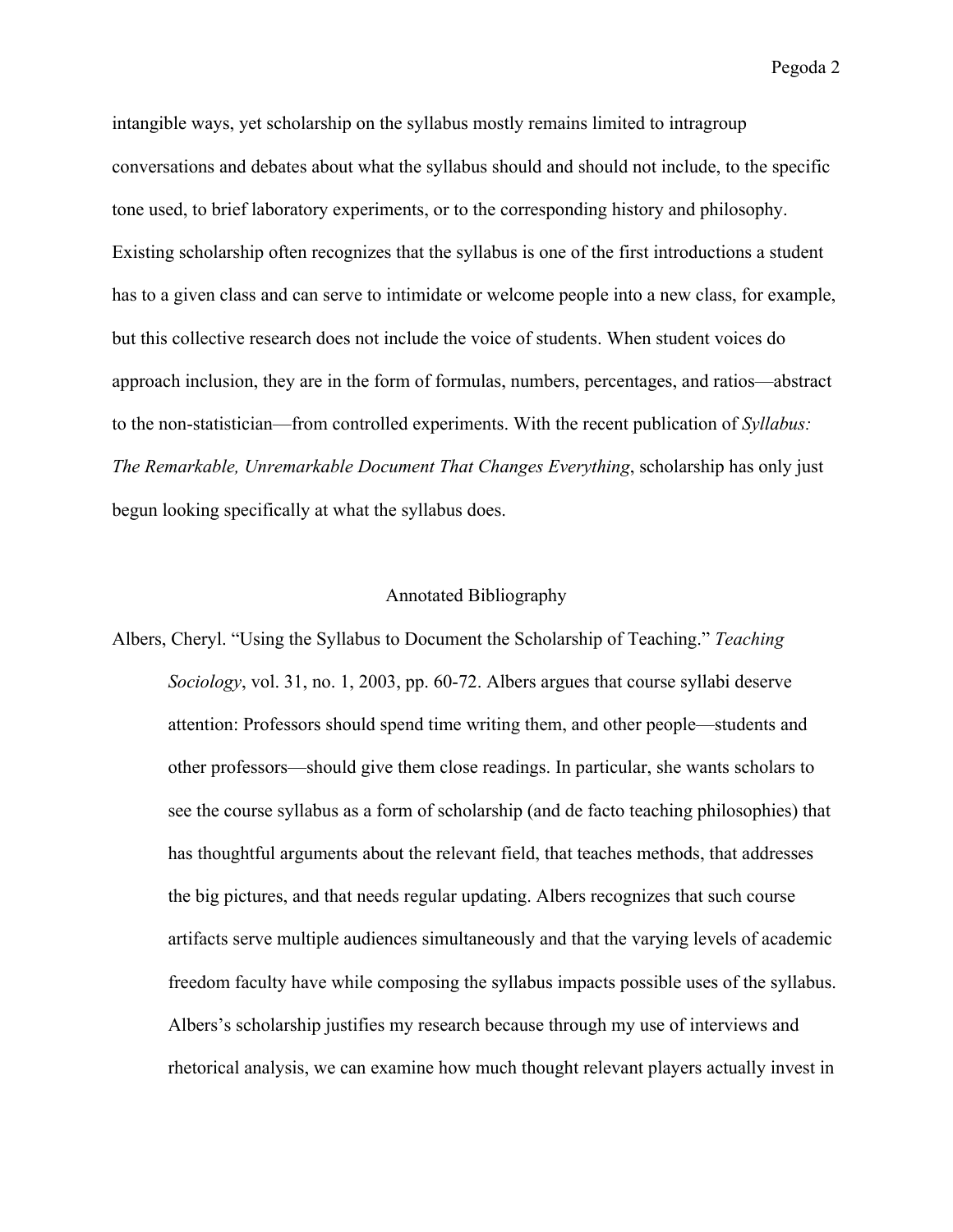course syllabi. Albers focuses more on possible visions; my proposed research is more interested in what existing syllabi do. Depending on the specific directions interviews and surveys take, there might be room to look at how these basic course documents speak to current best practices/trends in the field of pedagogy (not just trends in the subject at hand).

Fornaciari, Charles J. and Kathy Lund Dean. "The 21st-Century Syllabus: From Pedagogy to Andragogy." *Journal of Management Education*, vol. 38, no. 5, 2014, pp. 701-723. Fornaciari and Dean, business management faculty, noticed the scarcity of literature on what the syllabus *does* and decided to help correct this with a goal of making the syllabus more relevant. They spend significant time reviewing what they call the four core types of syllabi (contract, power instrument, signaling device, and collaboration), justifying their decision to rethink the syllabus, and discussing the fear of administrative wrath. Of note, they justify their desire to consider syllabus changes by creating artificial, outdated divides between pedagogy and andragogy and by relying on clichés about present-day students. Fornaciari and Dean write about their experiment. They include their before and after syllabus verbage about basic administrative matters with brief commentaries. They argue that shifts to "we" and other more inclusive language make for more receptive documents but provide no evidence except one positive student quotation. Their research is important groundwork for my proposed study because I seek to get direct, detailed feedback from students through oral interviews and aim to use methods of rhetorical analysis to specifically consider the implications of how the syllabus itself is worded and arranged—for example, what are the differences and implications of having information about accessibility at the beginning of the syllabus compared to toward the end.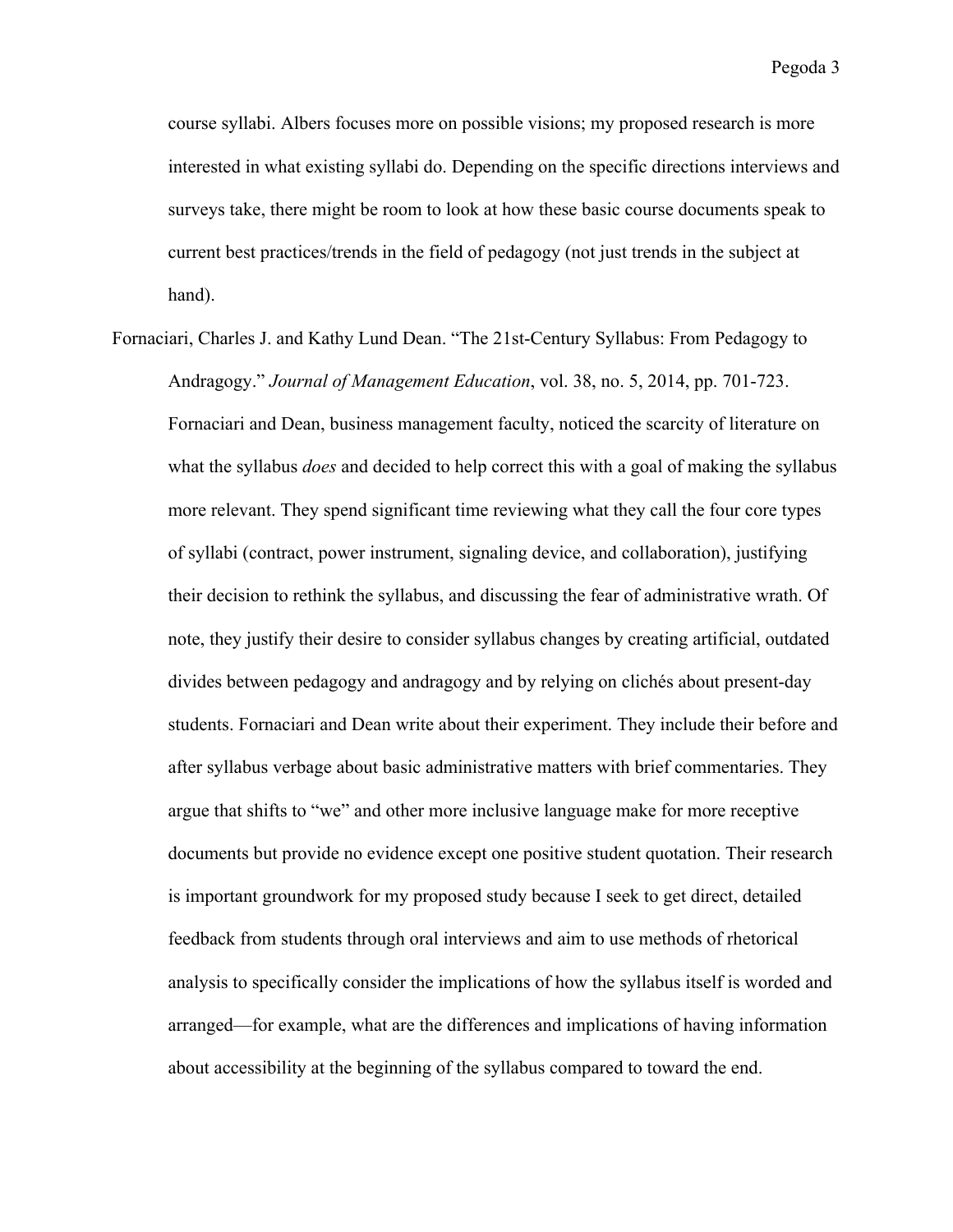- Gin, Logan E., et al. "It's in the Syllabus…or is it? How Biology Syllabi Can Serve as Communication Tools for Creating Inclusive Classrooms at a Large-Enrollment Research Institution." *Advances in Physiology Education*, vol. 45, no. 2, 2021, pp. 224-240. Gin, et al. begin by questioning the common mantra that the "syllabus is contract" and by commenting on the lack of scholarly work on such. They argue that the course syllabus is an important tool in providing students, especially first generation or non-traditional, what they deem "cultural capital" within the world of higher education. Further, they argue that syllabi can and should promote inclusivity and that such documents are vital in the process of acculturating students to college, both in and out of classrooms. Gin, et al. examined ninety-two biology syllabi to get cumulative data on what content is really included. In general, they report finding wide variations. They actually advocate for longer syllabi that include as many specific details about the course and about campus resources as possible. This research justifies my proposal because of the needed addition of praxis: Does the syllabus help students become informed citizens of the university? Only talking with actual students can give light to that.
- Harnish, Richard J. and K. Robert Bridges. "Effect of Syllabus Tone: Students' Perceptions of Instructor and Course." *Social Psychology of Education*, vol. 14, no. 3, 2011, pp. 319- 330. As psychologists, Harnish and Bridges wanted to merge research focused on perception and on pedagogy to understand when and how learning does and does not happen in the college classroom. They surveyed 172 students in Introduction to Psychology to understand how the tone used in a syllabus impacts the perceptions students have of their professor and have of the curriculum in general. Harnish and Bridges divided students into two groups. The core part of their research involved giving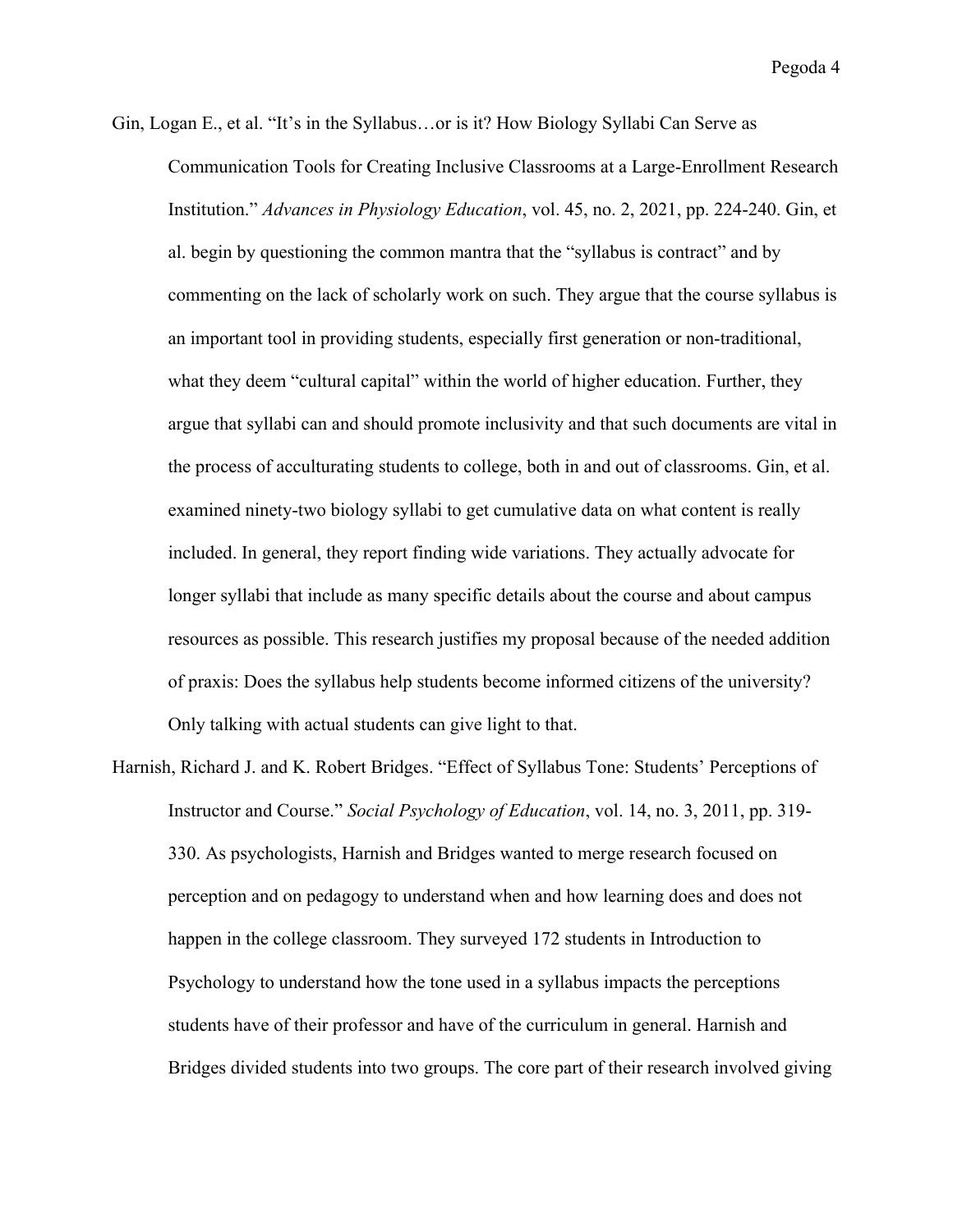one group an example syllabus written in a "warm tone"; the other group received the same basic example but written in a "cold tone." Their quantitative survey results conclusively show that "tone" does impact student perceptions. This study does not measure any associated learning or engagement but assumes positive correlations between friendly tones, positive perceptions, and productive, engaged learning. Harnish and Bridges's research justifies my study because an important next step to have more comprehensive insights on how the syllabus impacts the classroom and learning is to move research beyond laboratory circumstances. My study also makes the additional use of qualitative data, which allows for more open-ended responses.

Overman, Amy A., et al. "What Do Students Actually Pay Attention to and Remember From a Syllabus? An Eye Tracking Study of Visually Rich and Text-Based Syllabi." *Scholarship of Teaching and Learning in Psychology*, vol. 6, no. 4, 2020, pp. 285-300. Overman, et al. are an interdisciplinary team of researchers who set out to study why students do not retain what that read in course syllabi. To measure retention, they gave fifty-six psychology students a two-page mock literature syllabus. Half received a text-only version; half received a version with the addition of color, graphs, and varying fonts. Software tracked participants' eye movements. After reading the syllabus, Overman et al. immediately gave participants a test to see what they remembered from the syllabus. Based on their results, these researchers argue that the format of the syllabus does not impact students. In contrast to this study, my proposal is interested in the specifics of what a syllabus does, will not rely on an artificially short syllabus by present-day standards, and will use actual students in an actual class. I also question the initial assumption that students do not retain information from course syllabi, even if what they